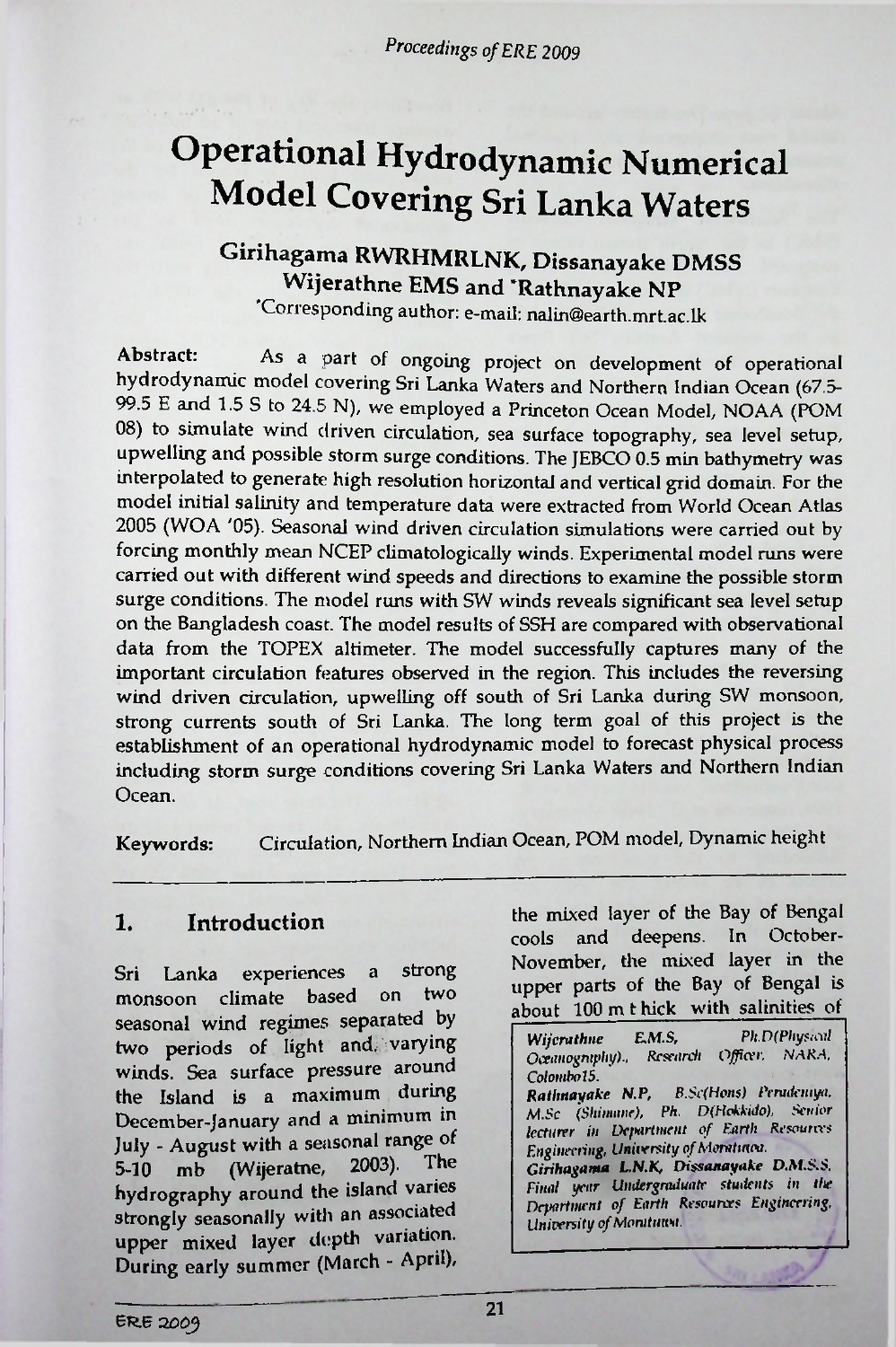about 32 psu. The waters around the<br>island are subjected to seasonal island are subjected to reversals of currents forced by the monsoons.

The Southwest Monsoon Currents (SMC) in the North Indian Ocean is eastward and Northeast Monsoon Currents (NMC) is westward. During the Southwest Monsoon, the currents in the western Arabian Sea flows toward northeast as an extension of the Somali Current and southeastward in the eastern Arabian Sea along the west coast of India. The extension of SMC continues eastward south of Sri Lanka where one part of it turns towards north, entering the Bay of Bengal, eastward. The variability of the hydrography, SSH and the currents in the Indian Ocean are strongly linked to the reversing monsoons. On the other hand Sri Lanka is located between relatively low saline Bay of Bengal and relatively high saline Arabian Sea. The circulation of the northern Indian Ocean have been studied both observationally and using numerical models (Schott et al., 1994, Simmons et al., 1988; **Molinari** et **al.;** 1990; McCreary et al., 1993). According to the observations by Schott et al. (1994), the SMC are confirmed to the surface layer to a depth of about 200 m and an average transport rate to the south of Sri Lanka of 8-15 Sv (1 Sv=106 m3s-1). From a large set of recording current meters (RCM's), also found that the annualmean flow in the south Sri Lanka weakly westward with transport rate of only 2-3 Sv. Based on expandable bathy-thermograph altimeter data along the Sri Lanka-Malaca section and by using a general circulation model, **Vinayachandran** et al. (1999) argued that a **major** part of the SMC turns around Sri Lanka and while rest continuous

flows into the Bay of Bengal with an notic transport rate of 10 Sv. They also found that the region east of Sri also found that the region east of STT.<br>Lanka and India is forced by the Ekman pumping because of strong monsoonal winds as well as the Lanka Rossby wave radiation from the eastern boundary. This fits with the low sea levels during the SWM, i.e from May/June to September. In this study, we have applied POM model covering Sri Lanka Waters with high resolution horizontal and vertical grids to simulate physical processes and storm surges.

### 2. Methodology

#### 2.1 Model Setup

The model domain (67.5-99.5 E, 1.5 S-24.5 N) along with bathymetry and land topography is shown in figure 1. Bathymetry data are extracted from JEBCO 0.5 min. The horizontal equal grids were chosen,  $\Delta x = \Delta y = 1/20$  deg both north-south and east-west directions. The vertical grids are based on sigma coordinates with and chosen 16 layers. The time step, At of 12 sec was chosen. The model initial salinity and temperature data were derived from World Ocean Atlas 2005 (WOA 705). For the seasonal wind driven circulation simulations, NCEP 0.25 deg monthly climatologically winds were used.



**Figure 1. The Model Region and Bathymetry**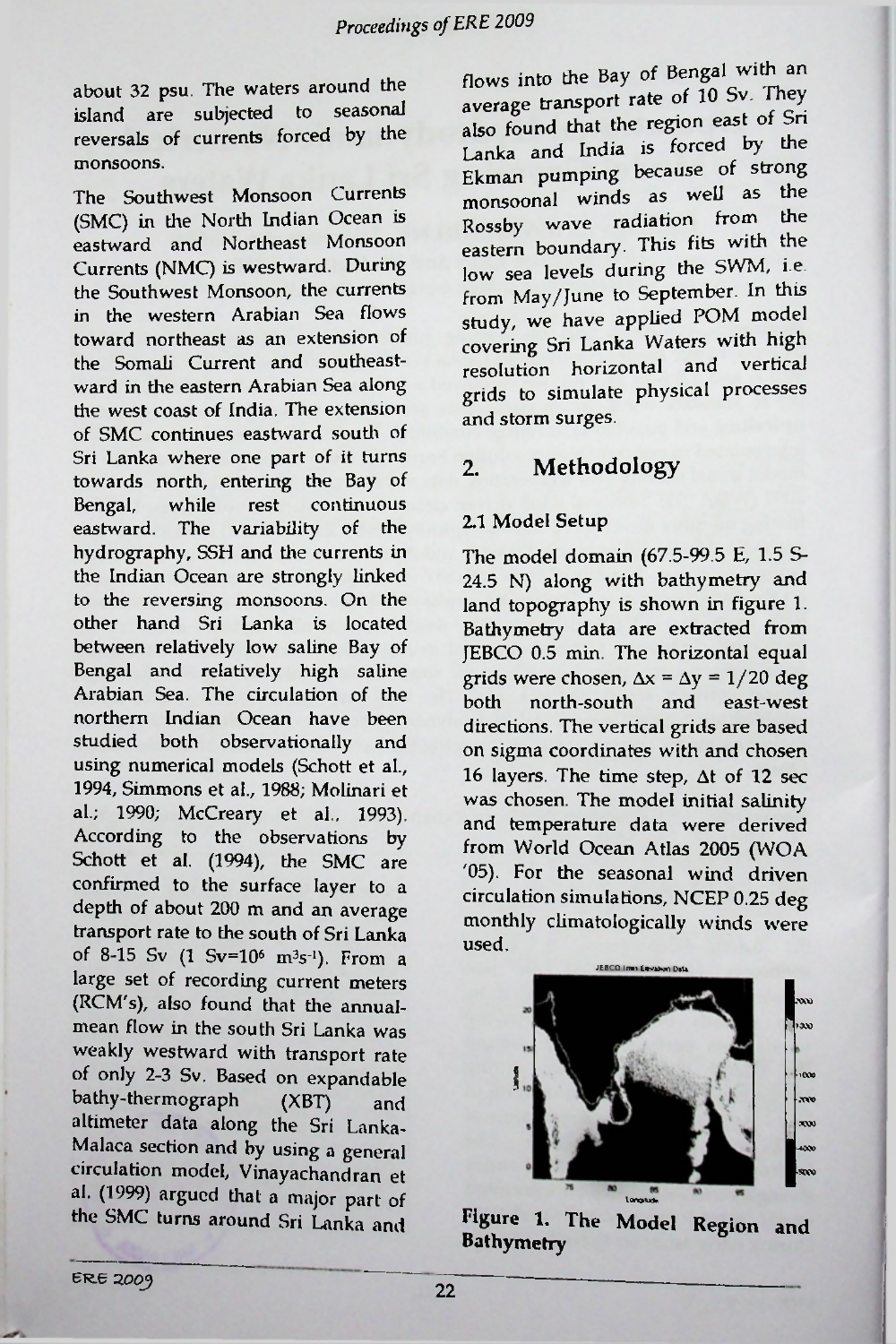### 3.1 Seasonal Hydrography and Circulation Simulations

The model simulations reveal surface currents are strongly linked to the<br>reversing monsoons. The strong monsoons. The strong currents south of Sri Lanka are<br>noticeable feature during both noticeable monsoons as observed by Schott et al (1994). The model results of surface<br>salinity distributions during  $NF$ distributions during NE (January) and SW (August) are shown in figures 2.a and b, respectively. During both monsoons, low saline water confined to east coast of Bengal implies clockwise circulation forced by **Coriolis** 





#### 3.2 Sea surface Topography simulations

The model results of sea surface topography during January August are shown in figures 3.a and b,

3. Results respectively The results clearly indicating main contribution of sea surface topography is from dynamic topography (steric sea levels). The steric sea level range on the west coast of Sri Lanka is about 15 cm.



Figure 3. Model Simulated Steric Height (a), during NE Monsoon (b). during SW Monsoon

## I<sup>36</sup> <sup>35</sup> 3.3 Wind Setup Sea Level simulations

The POM model has been used to determine seasonal sea levels forced by monsoon winds. It can be clearly seen that the maximum wind setup sea levels are on the Bangladesh Coast during SW monsoon. Sea level range gradually decreases towards east coast of Sri Lanka. There is significant sea level setup on the west coast of India during SW monsoon; however setup over west coast of Sri Lanka is relatively week. The experimental model runs with strong SW winds reveals significant sea level setup on